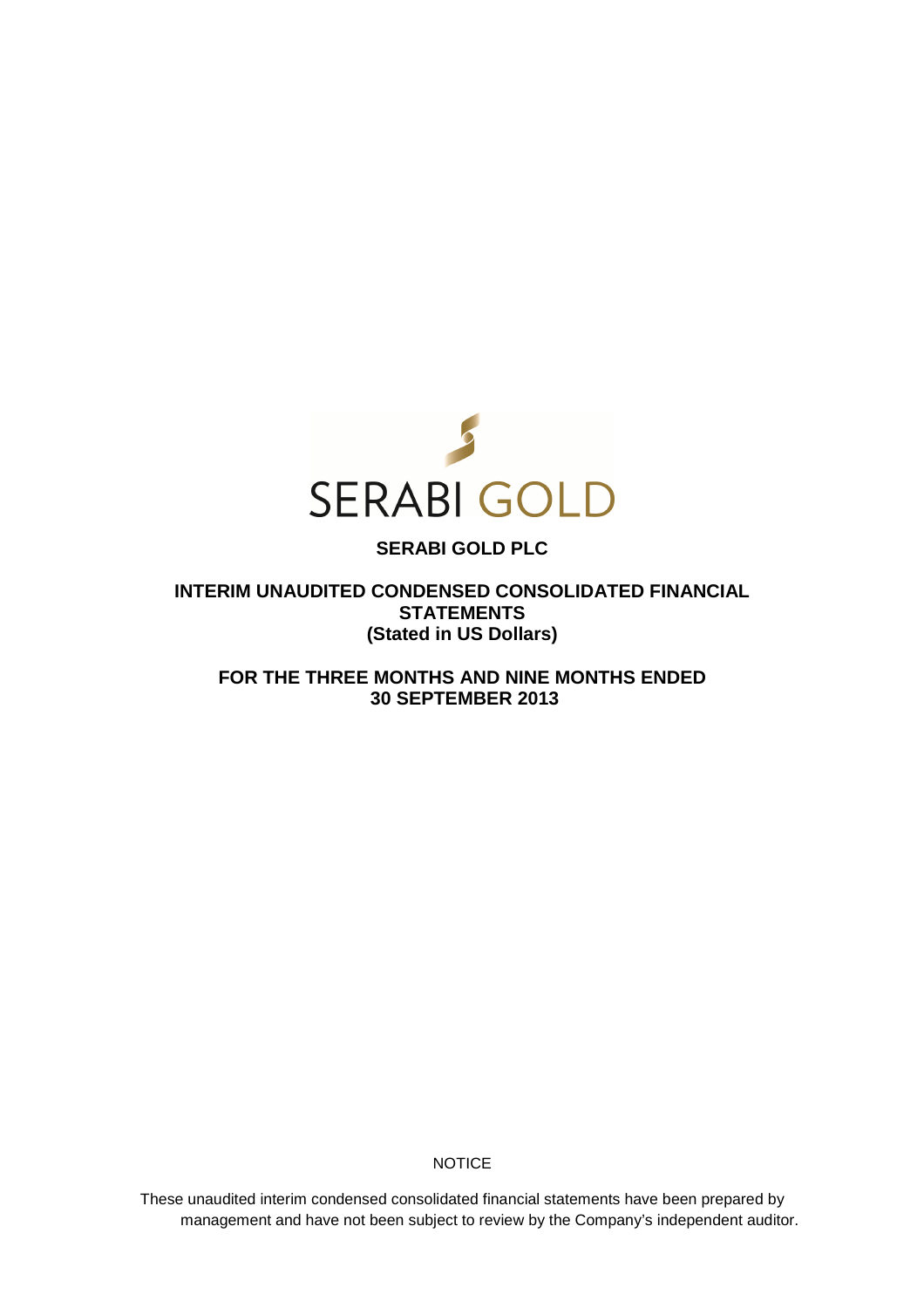# **SERABI GOLD PLC Condensed Consolidated Statements of Comprehensive Income**

|                                                                     |              | For the three months ended |             | For the nine months ended |               |
|---------------------------------------------------------------------|--------------|----------------------------|-------------|---------------------------|---------------|
|                                                                     |              | 30 September               |             | 30 September              |               |
|                                                                     |              | 2013                       | 2012        | 2013                      | 2012          |
| (expressed in US\$)                                                 | <b>Notes</b> | (unaudited)                | (unaudited) | (unaudited)               | (unaudited)   |
| <b>CONTINUING OPERATIONS</b>                                        |              |                            |             |                           |               |
| <b>Revenue</b>                                                      |              |                            |             |                           |               |
| Operating expenses                                                  |              |                            |             |                           | (178, 119)    |
| <b>Gross loss</b>                                                   |              |                            |             |                           | (178, 119)    |
| Administration expenses                                             |              | (1,080,137)                | (450, 047)  | (2,794,523)               | (1,834,000)   |
| Share based payments                                                |              | (47, 846)                  | (33, 244)   | (143, 538)                | (95, 638)     |
| Gain on asset disposals                                             |              |                            |             |                           | 8,355         |
| Depreciation of plant and equipment                                 |              | (127, 850)                 | (223, 150)  | (348, 491)                | (807, 991)    |
| <b>Operating loss</b>                                               |              | (1, 255, 833)              | (706, 441)  | (3, 286, 552)             | (2,907,393)   |
| Foreign exchange gain/(loss)                                        |              | 98,078                     | 9,434       | (133,740)                 | 73,940        |
| Finance expense                                                     |              | (51,601)                   | (19,806)    | (114, 853)                | (57, 450)     |
| Investment income                                                   |              | 7,427                      | 1,265       | 16,475                    | 6,129         |
| Loss before taxation                                                |              | (1, 201, 929)              | (715, 548)  | (3,518,670)               | (2,884,774)   |
| Income tax expense                                                  |              |                            |             |                           |               |
| Loss for the period from continuing<br>operations <sup>(1)(2)</sup> |              | (1,201,929)                | (715, 548)  | (3,518,670)               | (2,884,774)   |
| Other comprehensive income (net of tax)                             |              |                            |             |                           |               |
| Exchange differences on translating foreign<br>operations           |              | (183, 758)                 | (199, 904)  | (3,598,944)               | (3,268,882)   |
| Total comprehensive loss for the period (2)                         |              | (1, 385, 687)              | (915, 452)  | (7, 117, 614)             | (6, 153, 656) |
| Loss per ordinary share (basic and diluted) <sup>(1)</sup>          | 3            | (0.27c)                    | (0.78c)     | (0.95c)                   | (3.24c)       |

(1) All revenue and expenses arise from continuing operations.

(2) The Group has no non-controlling interests and all losses are attributable to the equity holders of the Parent Company.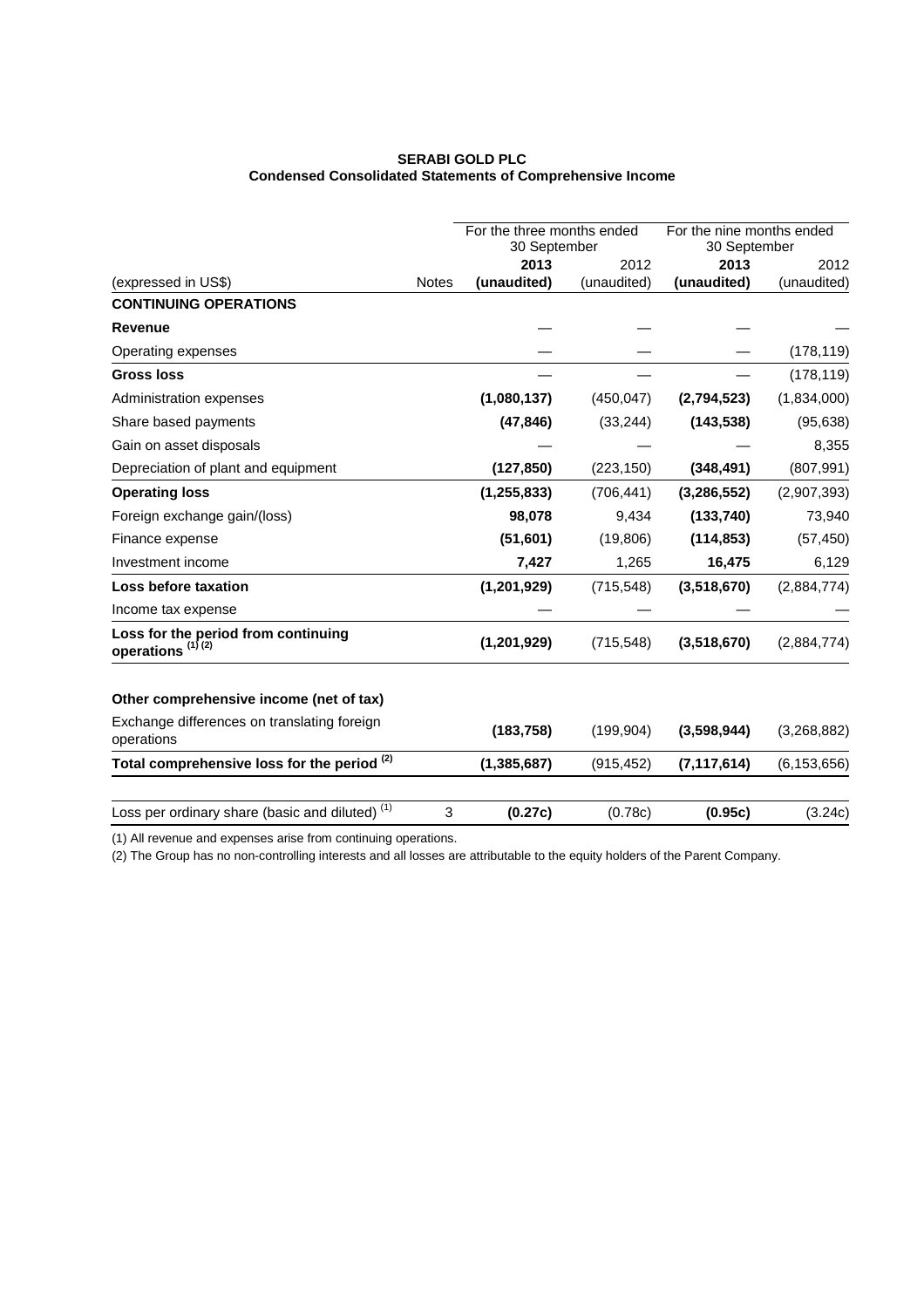| <b>SERABI GOLD PLC</b>                       |
|----------------------------------------------|
| <b>Condensed Consolidated Balance Sheets</b> |

|                                               |              | As at         | As at                     | As at          |
|-----------------------------------------------|--------------|---------------|---------------------------|----------------|
|                                               |              |               | 30 September 30 September | 31 December    |
|                                               |              | 2013          | 2012                      | 2012           |
| (expressed in US\$)                           | <b>Notes</b> | (unaudited)   | (unaudited)               | (audited)      |
| <b>Non-current assets</b>                     |              |               |                           |                |
| Development and deferred exploration<br>costs | 5            | 25,950,041    | 18,249,489                | 17,360,805     |
| Property, plant and equipment                 | 6            | 36,603,692    | 25,514,742                | 26,848,991     |
| <b>Total non-current assets</b>               |              | 62,553,733    | 43,764,231                | 44,209,796     |
| <b>Current assets</b>                         |              |               |                           |                |
| Inventories                                   |              | 991,800       | 980,832                   | 722,868        |
| Trade and other receivables                   |              | 98,045        | 87,449                    | 85,509         |
| Prepayments and accrued income                |              | 1,099,336     | 577,310                   | 603,005        |
| Cash and cash equivalents                     |              | 7,945,203     | 408,708                   | 2,582,046      |
| <b>Total current assets</b>                   |              | 10,134,384    | 2,054,299                 | 3,993,428      |
| <b>Current liabilities</b>                    |              |               |                           |                |
| Trade and other payables                      |              | 3,656,063     | 2,114,143                 | 2,001,683      |
| Interest bearing liabilities                  | 7            | 568,671       |                           | 4,580,745      |
| Accruals                                      |              | 238,329       | 114,659                   | 171,102        |
| <b>Total current liabilities</b>              |              | 4,463,063     | 2,228,802                 | 6,753,530      |
| Net current assets/(liabilities)              |              | 5,671,321     | (174, 503)                | (2,760,102)    |
| <b>Total assets less current liabilities</b>  |              | 68,225,054    | 43,589,728                | 41,449,694     |
| <b>Non-current liabilities</b>                |              |               |                           |                |
| Trade and other payables                      |              | 185,429       | 233,825                   | 211,939        |
| Provisions                                    |              | 1,477,671     | 1,546,176                 | 1,612,098      |
| Interest bearing liabilities                  | 7            | 1,378,553     | 350,127                   | 364,656        |
| Total non-current liabilities                 |              | 3,041,653     | 2,130,128                 | 2,188,693      |
| <b>Net assets</b>                             |              | 65,183,401    | 41,459,600                | 39,261,001     |
|                                               |              |               |                           |                |
| <b>Equity</b>                                 |              |               |                           |                |
| Share capital                                 | 10           | 60,003,212    | 31,416,993                | 31,416,993     |
| Share premium                                 |              | 54,399,399    | 50,306,920                | 50,182,624     |
| Option reserve                                |              | 2,168,002     | 1,979,610                 | 2,019,782      |
| Other reserves                                |              | 868,828       | 780,028                   | 780,028        |
| <b>Translation reserve</b>                    |              | (8, 205, 255) | (4,344,049)               | (4,606,311)    |
| Accumulated loss                              |              | (44,050,785)  | (38, 679, 902)            | (40, 532, 115) |
| Equity shareholders' funds                    |              | 65,183,401    | 41,459,600                | 39,261,001     |

The interim financial information has not been audited and does not constitute statutory accounts as defined in Section 434 of the Companies Act 2006. Whilst the financial information included in this announcement has been compiled in accordance with International Financial Reporting Standards ("IFRS") this announcement itself does not contain sufficient financial information to comply with IFRS. The Group statutory accounts for the year ended 31 December 2012 prepared under IFRS as adopted by the EU and with IFRS and their interpretations adopted by the International Accounting Standards Board have been filed with the Registrar of Companies following their adoption by shareholders at the last Annual General Meeting. The auditor's report on these accounts was unqualified but did contain an emphasis of matter with respect to the Company and the Group regarding going concern and the future availability of project finance. The auditor's report did not contain a statement under Section 498 (2) or 498 (3) of the Companies Act 2006.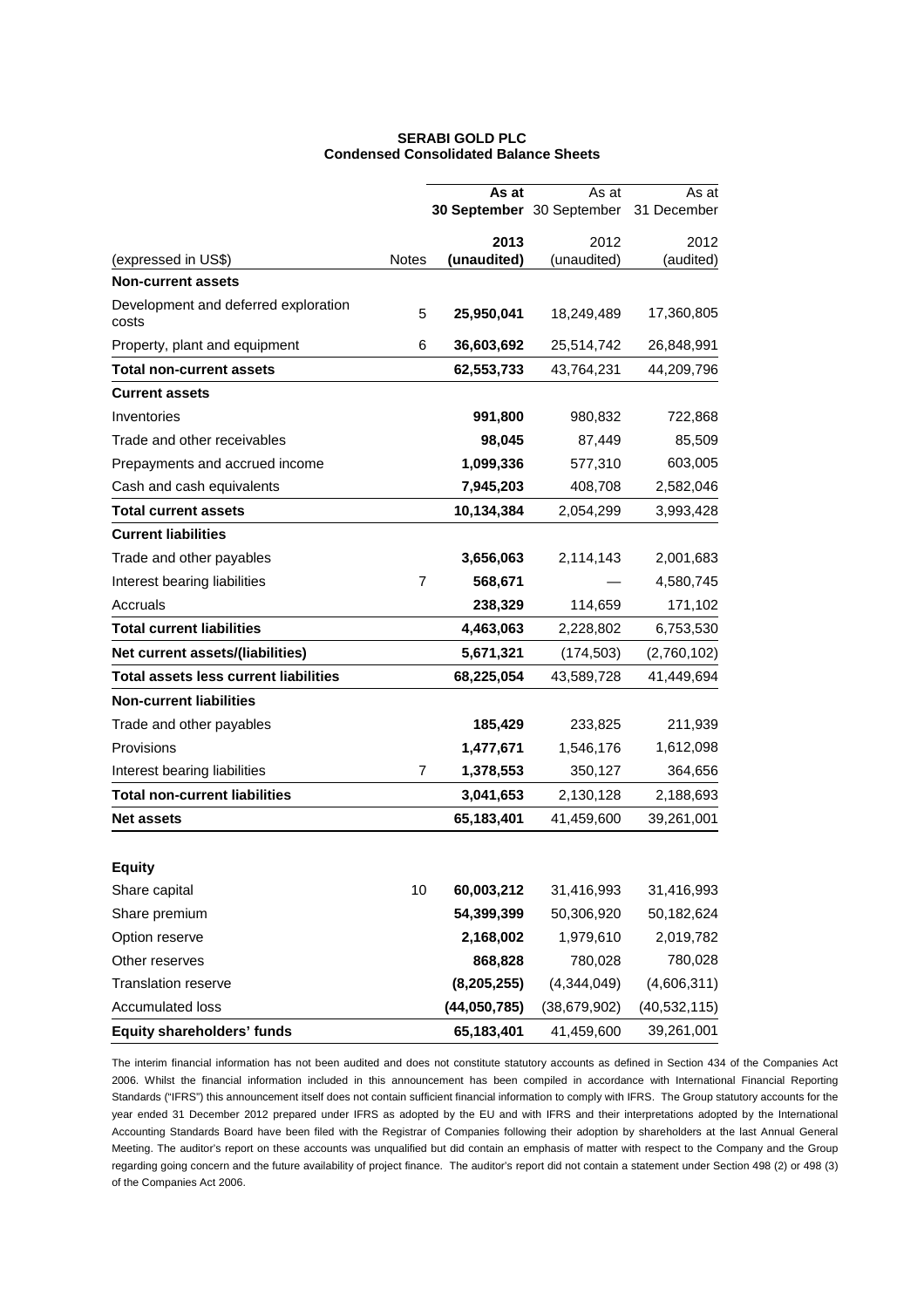#### **SERABI GOLD PLC Condensed Consolidated Statements of Changes in Shareholders' Equity**

.

| (expressed in US\$)<br>(unaudited)                                | Share<br>capital | Share<br>premium     | Share<br>option<br>reserve | Other<br>reserves | Translation<br>reserve | Accumulated<br>loss          | <b>Total equity</b> |
|-------------------------------------------------------------------|------------------|----------------------|----------------------------|-------------------|------------------------|------------------------------|---------------------|
| <b>Equity shareholders'</b><br>funds at 31 December<br>2011       | 29,291,551       | 48,292,057           | 1,956,349                  | 702,095           |                        | $(1,075,167)$ $(35,882,405)$ | 43,284,480          |
| Foreign currency<br>adjustments                                   |                  |                      |                            |                   | (3,268,882)            |                              | (3,268,882)         |
| Loss for the period                                               |                  |                      |                            |                   |                        | (2,884,774)                  | (2,884,774)         |
| Total comprehensive<br>income for the period                      |                  |                      |                            |                   | (3,268,882)            | (2,884,774)                  | (6, 153, 656)       |
| Issue of new ordinary<br>shares for cash                          | 2,125,442        | 2,047,508            |                            | 77,933            |                        |                              | 4,250,883           |
| Costs associated with<br>issue of new ordinary<br>shares for cash |                  | (32, 645)            |                            |                   |                        |                              | (32, 645)           |
| Share option expense                                              |                  |                      | 23,261                     |                   |                        | 87,277                       | 110,538             |
| <b>Equity shareholders'</b><br>funds at 30 September<br>2012      | 31,416,993       | 50,306,920           | 1,979,610                  | 780,028           |                        | $(4,344,049)$ $(38,679,902)$ | 41,459,600          |
| Foreign currency<br>adjustments                                   |                  |                      |                            |                   | (262, 262)             |                              | (262, 262)          |
| Loss for the period                                               |                  |                      |                            |                   |                        | (1,939,489)                  | (1,939,489)         |
| Total comprehensive<br>income for the period                      |                  |                      |                            |                   | (262, 262)             | (1,939,489)                  | (2,201,751)         |
| Costs associated with<br>issue of new ordinary<br>shares for cash |                  | (124, 296)           |                            |                   |                        |                              | (124, 296)          |
| Share options lapsed                                              |                  |                      | (87, 276)                  |                   |                        | 87,276                       |                     |
| Share option expense                                              |                  |                      | 127,448                    |                   |                        |                              | 127,448             |
| <b>Equity shareholders'</b><br>funds at 31 December<br>2012       | 31,416,993       | 50,182,624 2,019,782 |                            | 780,028           |                        | $(4,606,311)$ $(40,532,115)$ | 39,261,001          |
| Foreign currency<br>adjustments                                   |                  |                      |                            |                   | (3,598,944)            |                              | (3,598,944)         |
| Loss for the period                                               |                  |                      |                            |                   |                        | (3,518,670)                  | (3,518,670)         |
| Total comprehensive<br>income for the period                      |                  |                      |                            |                   | (3,598,944)            | (3,518,670)                  | (7, 117, 614)       |
| Issue of new ordinary<br>shares for cash                          | 21,357,000       | 4,183,400            |                            | 88,800            |                        |                              | 25,628,400          |
| Costs associated with<br>issue of new ordinary<br>shares for cash |                  | (327, 286)           |                            |                   |                        |                              | (327, 286)          |
| Warrants lapsed in period                                         |                  |                      |                            | (441, 213)        |                        | 441,213                      |                     |
| Issue of ordinary shares                                          | 7,229,219        | 361,461              |                            |                   |                        |                              | 7,590,680           |
| Share option expense                                              |                  |                      | 148,220                    |                   |                        |                              | 148,220             |
| <b>Equity shareholders'</b><br>funds at 30 September<br>2013      | 60,003,212       | 54,399,399           | 2,168,002                  | 427,615           |                        | $(8,205,255)$ $(43,609,572)$ | 65,183,401          |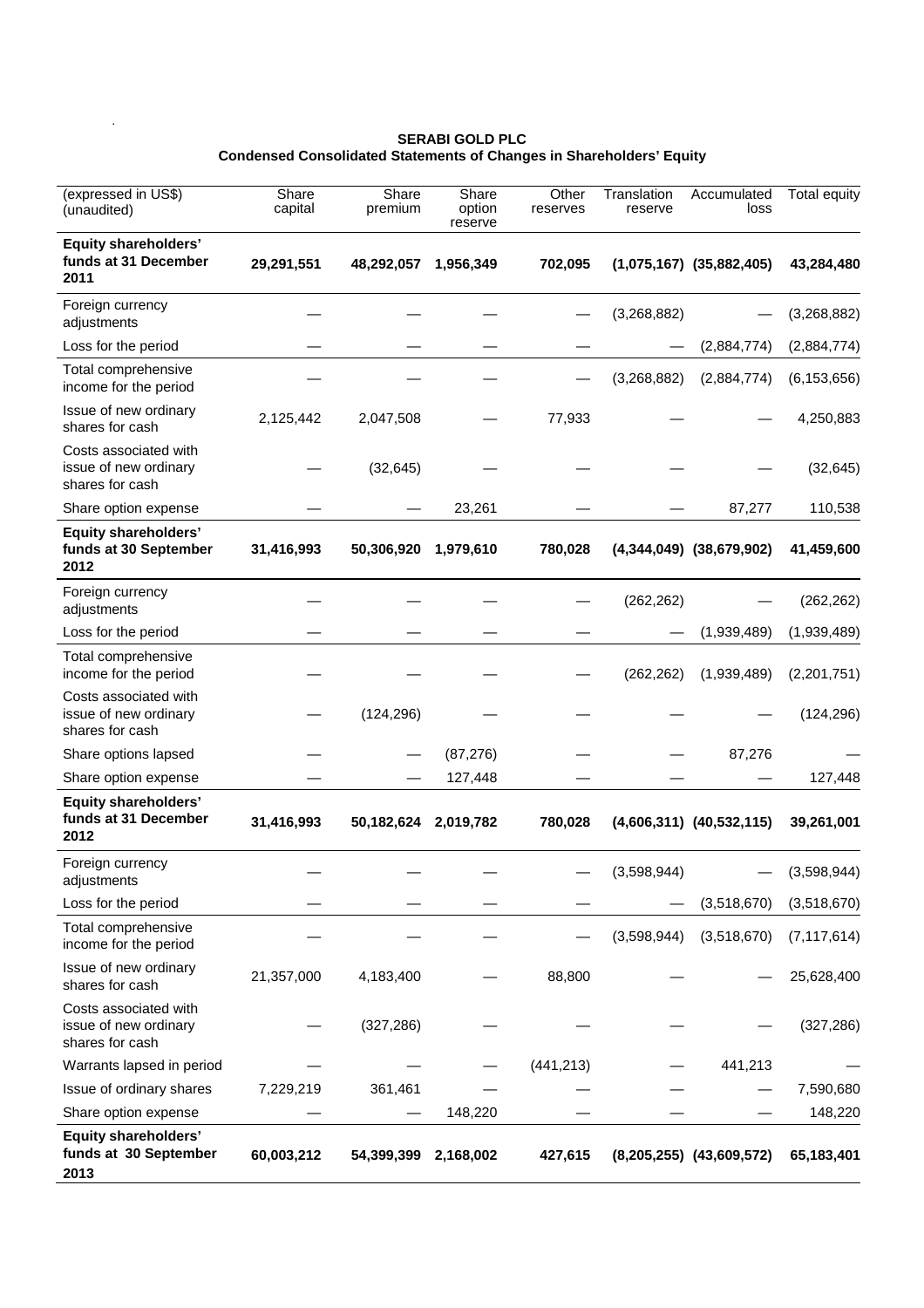### **SERABI GOLD PLC Condensed Consolidated Cash Flow Statements**

|                                                                           | For the three months<br>ended<br>30 September |                     | For the nine months<br>ended<br>30 September |                     |
|---------------------------------------------------------------------------|-----------------------------------------------|---------------------|----------------------------------------------|---------------------|
| (expressed in US\$)                                                       | 2013<br>(unaudited)                           | 2012<br>(unaudited) | 2013<br>(unaudited)                          | 2012<br>(unaudited) |
| <b>Operating activities</b>                                               |                                               |                     |                                              |                     |
| Operating loss                                                            | (1, 255, 833)                                 | (706, 441)          | (3, 286, 552)                                | (2,907,393)         |
| Depreciation – plant, equipment and mining<br>properties                  | 127,850                                       | 223,150             | 348,491                                      | 807,991             |
| Gain on asset disposals                                                   |                                               |                     |                                              | (8,355)             |
| Option costs                                                              | 47,846                                        | 33,244              | 143,538                                      | 95,638              |
| Interest paid                                                             | (33, 024)                                     | (4, 954)            | (145, 729)                                   | (15, 277)           |
| Foreign exchange gain/(loss)                                              | 432,372                                       | (17, 210)           | 66,528                                       | (111, 113)          |
| <b>Changes in working capital</b>                                         |                                               |                     |                                              |                     |
| (Increase)/ decrease in inventories                                       | (218, 228)                                    | (937)               | (346, 016)                                   | 51,383              |
| Decrease/(increase) in receivables, prepayments<br>and accrued income     | 2,022,705                                     | (50, 205)           | (360, 917)                                   | 78,217              |
| Decrease/(increase) in payables, accruals and<br>provisions               | (588, 288)                                    | 136,710             | 545,711                                      | (321, 751)          |
| Net cash flow from operations                                             | 535,400                                       | (386, 643)          | (3,034,946)                                  | (2,330,660)         |
| <b>Investing activities</b>                                               |                                               |                     |                                              |                     |
| Proceeds from sale of fixed assets                                        |                                               |                     |                                              | 9,647               |
| Purchase of property, plant and equipment and<br>projects in construction | (4, 482, 422)                                 | (5, 425)            | (10, 266, 889)                               | (57, 377)           |
| Exploration and development expenditure                                   | (1,478,164)                                   | (914, 305)          | (1,682,097)                                  | (2,863,261)         |
| Interest received                                                         | 7,427                                         | 1,265               | 16,475                                       | 6,129               |
| Net cash outflow on investing activities                                  | (5,953,159)                                   | (918, 465)          | (11, 932, 511)                               | (2,904,862)         |
| <b>Financing activities</b>                                               |                                               |                     |                                              |                     |
| Issue of ordinary share capital                                           |                                               |                     | 25,628,400                                   | 4,250,883           |
| Repayment of short term loan                                              |                                               |                     | (4,500,000)                                  |                     |
| Payment of finance lease liabilities                                      | (676, 137)                                    |                     | (676, 137)                                   |                     |
| Acquisition of subsidiary - cash acquired                                 | 222,211                                       |                     | 222,211                                      |                     |
| Payment of share issue costs                                              |                                               |                     | (327, 286)                                   | (32, 645)           |
| Net cash (outflow)/ inflow from financing activities                      | (453, 926)                                    |                     | 20,347,188                                   | 4,218,238           |
| Net (decrease)/ increase in cash and cash<br>equivalents                  | (5,871,685)                                   | (1,305,108)         | 5,379,731                                    | (1,017,284)         |
| Cash and cash equivalents at beginning of period                          | 13,993,629                                    | 1,697,434           | 2,582,046                                    | 1,406,458           |
| Exchange difference on cash                                               | (176, 741)                                    | 16,382              | (16, 574)                                    | 19,534              |
| Cash and cash equivalents at end of period                                | 7,945,203                                     | 408,708             | 7,945,203                                    | 408,708             |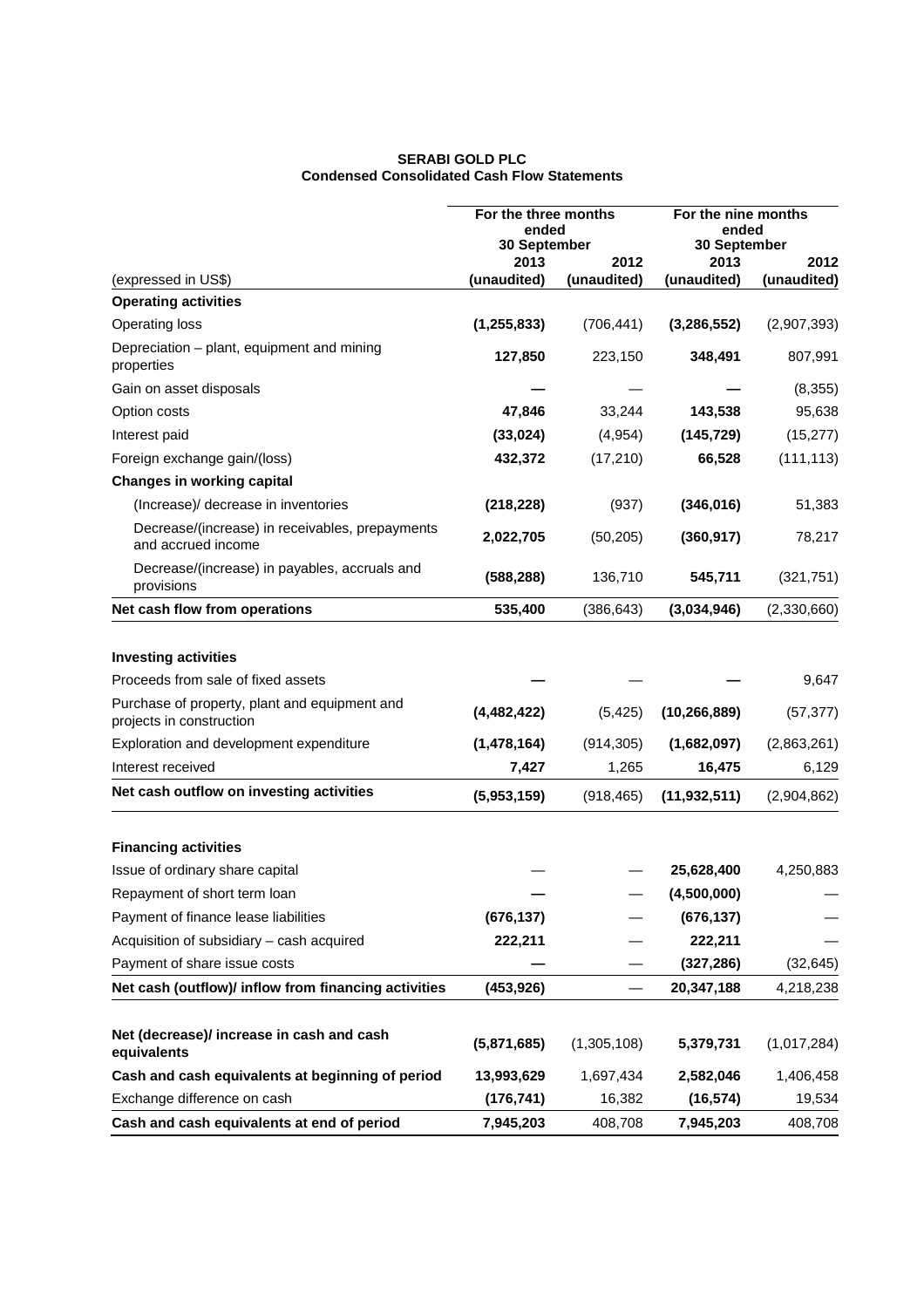#### **SERABI GOLD PLC Report and condensed consolidated financial statements for the 3 month and 9 month periods ended 30 September 2013**

### **Notes to the Condensed Consolidated Financial Statements**

### **1. Basis of preparation**

These interim accounts are for the three and nine month periods ended 30 September 2013. Comparative information has been provided for the unaudited three and nine month periods ended 30 September 2012 and, where applicable, the audited twelve month period from 1 January 2012 to 31 December 2012.

The accounts for the periods have been prepared in accordance with International Accounting Standard 34 "Interim Financial Reporting" and the accounting policies are consistent with those of the annual financial statements for the year ended 31 December 2012 and those envisaged for the financial statements for the year ending 31 December 2013. The Group has not adopted any standards or interpretation in advance of the required implementation dates. It is not anticipated that the adoption in the future of the new or revised standards or interpretations that have been issued by the International Accounting Standards Board will have a material impact on the Group's earnings or shareholders' funds.

### **(i) Going concern and availability of project finance**

In common with many companies in the exploration and development stages, the Company raises its finance for exploration and development programmes in discrete tranches. During the early part of 2012 the Company commissioned a Preliminary Economic Assessment ("PEA") of the viability of re-commencing mining operations at the Palito Mine. The report which was completed and published in June 2012 was positive and the Company entered into a conditional subscription agreement with Fratelli Investments Limited ("Fratelli") on 2 October 2012 to subscribe for and underwrite a placement of new shares to finance the development and start-up of underground mining activities at the Palito Gold Mine. In addition Fratelli agreed to provide an interim secured loan facility of US\$6 million to provide additional working capital to the Company and to enable it to commence the initial works at Palito. The placing of 270 million new Ordinary Shares with Fratelli and other subscribers was completed on 17 January 2013, raising gross proceeds of GB£16.2 million. The Company has repaid out of the proceeds the amount of the loan facility that had been drawn down, which at that time was US\$4.5 million plus accrued interest.

In July 2013 the Company completed the acquisition of Kenai Resources Ltd. Whilst this acquisition has necessitated additional expenditures which were not foreseen, management considers that the Company holds and can access adequate capital to be able to complete the necessary mine development and process plant and infrastructure rehabilitation works that are required at Palito in order to be able to commence commissioning of its gold process plant before the end of 2013. From the time that production operations commence at planned rates management anticipate the Company will have sufficient cash flow to be able to meet all its obligations as and when they fall due and to, at least in part, finance the exploration and development activities that it would like to undertake on its other exploration projects.

There are, however, risks associated with the commencement of any new mining and processing operation whereby unforeseen technical and logistical events result in additional time being required for commissioning or additional costs needing to be incurred, giving rise to the possibility that additional working capital may be required to fund these delays or additional capital requirements. Should additional working capital be required the Directors consider that further sources of finance could be secured within the required timescale. On this basis the Directors have therefore concluded that it is appropriate to prepare the financial statements on a going concern basis. However, there is no certainty that such additional funds will be forthcoming. These conditions indicate the existence of a material uncertainty which may cast doubt over the Group's and the Company's ability to continue as a going concern and therefore that it may be unable to realise its assets and discharge its liabilities in the normal course of business.

These financial statements do not reflect the adjustments to carrying values of assets and liabilities and the reported expenses and balance sheet classifications that would be necessary should the going concern assumption be inappropriate. These adjustments could be material.

#### **(ii) Impairment**

The Directors have undertaken a review of the carrying value of the mining and exploration assets of the Group and given particular consideration to the results of the PEA, the current operational status of Palito and the potential risks and implications of starting up a past producing gold mine. As part of this review they have assessed the value of the existing Palito Mine asset on the basis of the projected value in use that could be expected should the Company follow the re-development, start-up and future mining plans proposed in the PEA.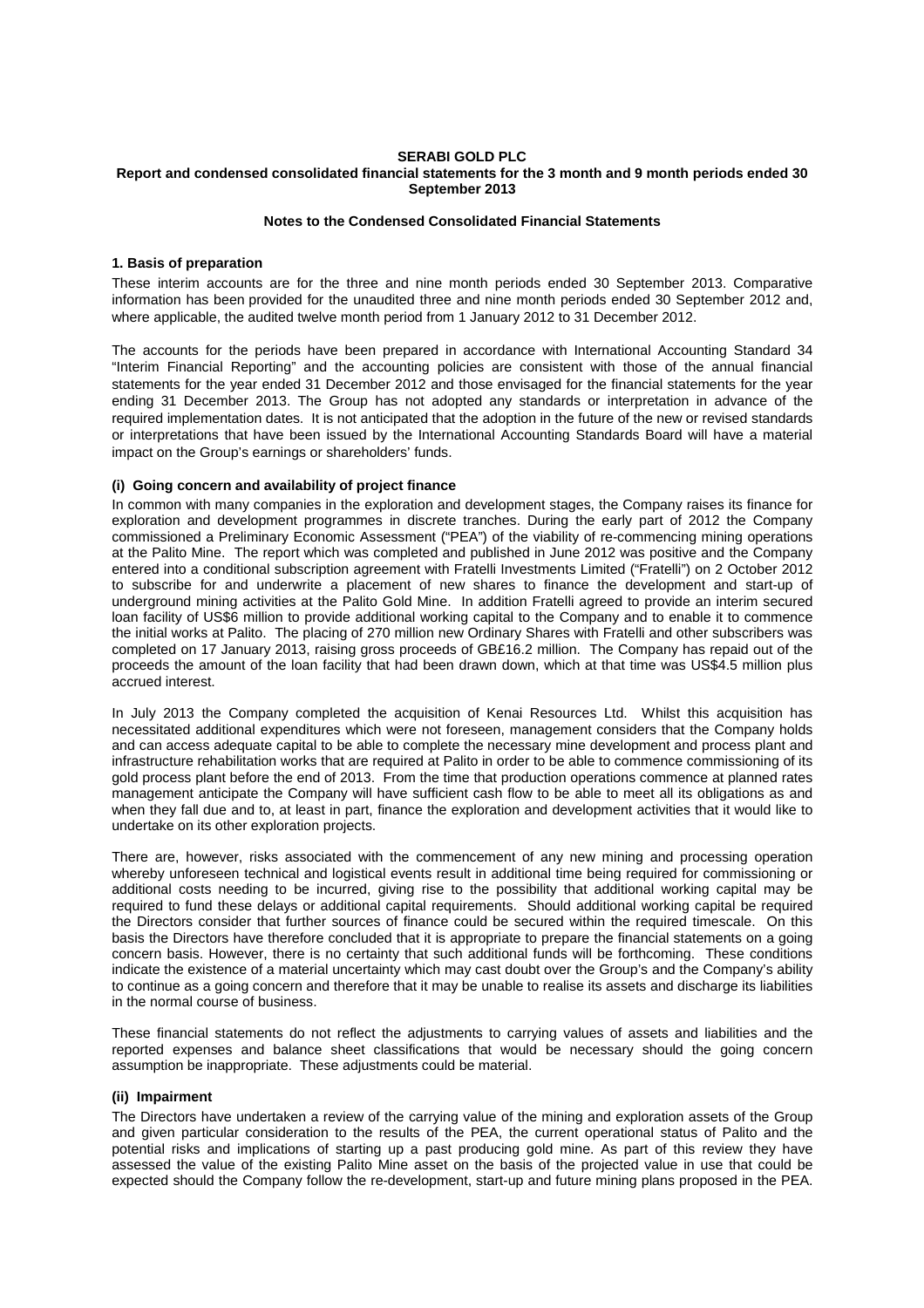The carrying values of assets have not been adjusted to reflect a failure to raise sufficient funds, not achieving the projected levels of operation or that, if a sale transaction were undertaken, the proceeds may not realise the value as stated in the accounts.

### **(iii) Inventories**

Inventories are valued at the lower of cost and net realisable value.

### **(iv) Property, plant and equipment**

Property, plant and equipment are depreciated over their useful lives.

### **(v) Mining property and assets in construction**

The Group commenced commercial production at the Palito Mine effective 1 October 2006. Prior to this date all revenues and operating costs were capitalised as part of the development costs of the mine. Effective from 1 October 2006 the accumulated development costs of the mine were re-classified as Mining Property costs and such cost will be amortised over the anticipated life of the mine on a unit of production basis. As the underground mine is currently on care and maintenance and there is no depletion of the reserves and resources attributable to the mine, no amortisation charge has been recorded in the period.

Costs related to work on the remediation, rehabilitation and development of the Palito Mine, the process plant and other site infrastructure are being capitalised together with a portion of general administration costs incurred in Brazil as Assets in Construction. Upon the successful commencement of commercial production, these costs will be transferred to Mining Assets and amortised on a unit of production basis.

### **(vi) Revenue**

Revenue represents amounts receivable in respect of sales of gold and by-products. Revenue represents only sales for which contracts have been agreed and for which the product has been delivered to the purchaser in the manner set out in the contract. Revenue is stated net of any applicable sales taxes. Any unsold production and in particular concentrate is held as inventory and valued at production cost until sold.

### **(vii) Currencies**

The condensed financial statements are presented in United States dollars (US\$ or "\$"). Other currencies referred to in these condensed financial statements are GB pounds ("GB£"), Canadian dollars ("C\$") and Brazilian Reais ("BrR\$").

Transactions in currencies other than the functional currency of a company are recorded at a rate of exchange approximating to that prevailing at the date of the transaction. At each balance sheet date, monetary assets and liabilities that are denominated in currencies other than the functional currency are translated at the amounts prevailing at the balance sheet date and any gains or losses arising are recognised in profit or loss.

On consolidation, the assets and liabilities of the Group's overseas operations that do not have a US Dollar functional currency are translated at exchange rates prevailing at the balance sheet date. Income and expense items are translated at the average exchange rate for the period. Exchange differences arising on the net investment in subsidiaries are recognised in other comprehensive income.

### (**viii) Cash and cash equivalents**

Cash and cash equivalents include cash in hand, deposits held at call with banks, other short-term highly liquid investments with original maturities of three months or less and bank overdrafts. Bank overdrafts are shown within interest bearing liabilities in current liabilities on the balance sheet.

### **2. Taxation**

No deferred tax asset arising from carried forward losses has been recognised in the financial statements because of uncertainty as to the time period over which this asset may be recovered.

### **3. Earnings per share**

|                                                      | 3 months<br>ended 30<br><b>September</b><br>2013 | 3 months<br>ended 30<br>September<br>2012 | 9 months<br>ended 30<br><b>September</b><br>2013 | 9 months<br>ended 30<br>September<br>2012 | 12 months<br>ended 31<br>December<br>2012 |
|------------------------------------------------------|--------------------------------------------------|-------------------------------------------|--------------------------------------------------|-------------------------------------------|-------------------------------------------|
| Loss attributable to ordinary<br>shareholders (US\$) | 1,201,929                                        | 715.548                                   | 3,518,670                                        | 2,884,774                                 | 4,736,986                                 |
| Weighted average ordinary shares<br>in issue         | 437,778,638                                      | 91,268,529                                | 371,227,980                                      | 88,976,923                                | 89,552,955                                |
| Basic and diluted loss per share<br>(US cents)       | 0.27                                             | 0.78                                      | 0.95                                             | 3.24                                      | 5.29                                      |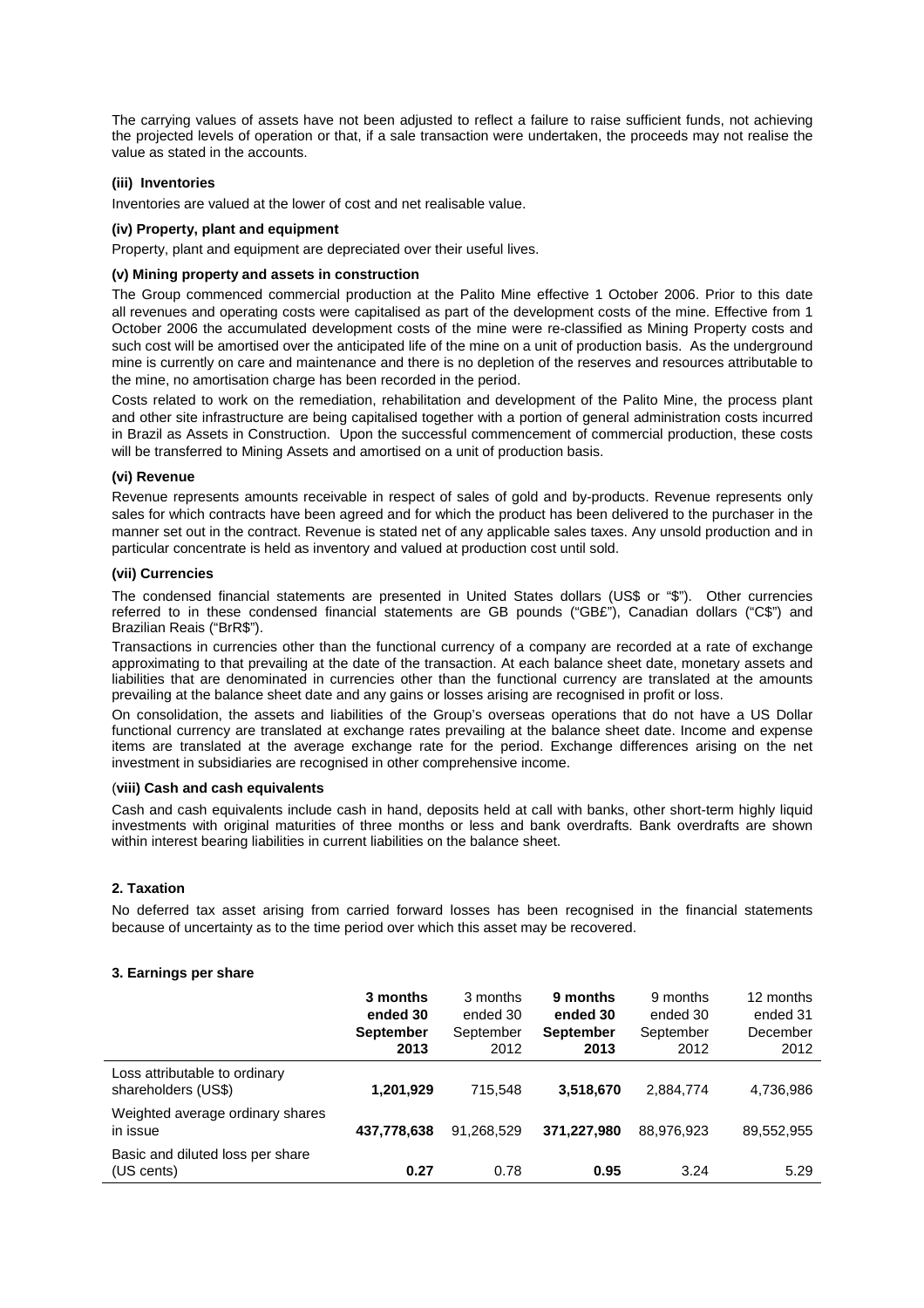No diluted earnings per share is presented as the effect of the exercise of share options and warrants would be to decrease the loss per share.

### **4. Segmental analysis**

The following information is given about the Group's reportable segments:

The Chief Operating Decision Maker is the Board of Directors. The Board reviews the Group's internal reporting in order to assess performance of the business. Management has determined the operating segments based on the reports reviewed by the Board.

The Board considers the performance of the Group by the geographical location of expenditures, and the division of capital expenditure between exploration and operations.

An analysis of the results for the three month period by management segment is as follows:

|                  |               | 3 months ended 30 September 2013<br>(unaudited) |               | 3 months ended 30 September 2012<br>(unaudited) |             |            |
|------------------|---------------|-------------------------------------------------|---------------|-------------------------------------------------|-------------|------------|
|                  | <b>Brazil</b> | <b>Unallocated</b>                              | <b>Total</b>  | <b>Brazil</b>                                   | Unallocated | Total      |
|                  |               |                                                 | \$            | \$                                              |             | \$         |
| Revenue          |               |                                                 |               |                                                 |             |            |
| Operating        |               |                                                 |               |                                                 |             |            |
| expenses         |               |                                                 |               |                                                 |             |            |
| Operating loss   |               |                                                 |               |                                                 |             |            |
| Administration   | (325, 854)    | (754, 283)                                      | (1,080,137)   | (176, 594)                                      | (273, 453)  | (450, 047) |
| expenses         |               |                                                 |               |                                                 |             |            |
| Share based      |               | (47, 846)                                       | (47, 846)     |                                                 | (33, 244)   | (33, 244)  |
| payments         |               |                                                 |               |                                                 |             |            |
| Provisions,      |               |                                                 |               |                                                 |             |            |
| depreciation and | (29, 921)     | (97, 929)                                       | (127, 850)    | (218, 794)                                      | (4,356)     | (223, 150) |
| (loss)/gain on   |               |                                                 |               |                                                 |             |            |
| asset disposals  |               |                                                 |               |                                                 |             |            |
| Operating loss   | (355, 775)    | (900, 058)                                      | (1, 255, 833) | (395, 388)                                      | (311, 053)  | (706, 441) |
| Foreign          |               |                                                 |               |                                                 |             |            |
| exchange         | (1, 053)      | 99,131                                          | 98,078        | 3,565                                           | 5,869       | 9,434      |
| (loss)/gain      |               |                                                 |               |                                                 |             |            |
| Interest         | 6,688         | (50, 862)                                       | (44, 174)     | (4, 953)                                        | (13,588)    | (18, 541)  |
| income/(expense) |               |                                                 |               |                                                 |             |            |
| Loss before      | (350, 140)    | (851, 789)                                      | (1,201,929)   | (396, 776)                                      | (318, 772)  | (715, 548) |
| taxation         |               |                                                 |               |                                                 |             |            |

An analysis of the results for the nine month period by management segment is as follows:

|                  | 9 months ended 30 September 2013<br>(unaudited) |                    | 9 months ended 30 September 2012<br>(unaudited) |             |               |             |
|------------------|-------------------------------------------------|--------------------|-------------------------------------------------|-------------|---------------|-------------|
|                  | <b>Brazil</b>                                   | <b>Unallocated</b> | <b>Total</b>                                    | Brazil      | Unallocated   | Total       |
|                  | \$                                              |                    | \$                                              |             |               | \$          |
| Revenue          |                                                 |                    |                                                 |             |               |             |
| Operating        |                                                 |                    |                                                 |             |               |             |
| expenses         |                                                 |                    |                                                 | (178, 119)  |               | (178, 119)  |
| Operating loss   |                                                 |                    |                                                 | (178, 119)  |               | (178, 119)  |
| Administration   | (912, 808)                                      | (1,881,715)        | (2,794,523)                                     | (759, 862)  | (1,074,138)   |             |
| expenses         |                                                 |                    |                                                 |             |               | (1,834,000) |
| Share based      |                                                 | (143, 538)         |                                                 |             |               |             |
| payments         |                                                 |                    | (143, 538)                                      |             | (95, 638)     | (95, 638)   |
| Depreciation and |                                                 |                    |                                                 |             |               |             |
| (loss)/gain on   | (243, 648)                                      | (104, 843)         | (348, 491)                                      | (762, 948)  | (36, 688)     | (799,636)   |
| asset disposals  |                                                 |                    |                                                 |             |               |             |
| Operating loss   | (1, 156, 456)                                   | (2, 130, 096)      | (3,286,552)                                     | (1,700,929) | (1,206,464)   | (2,907,393) |
| Foreign          |                                                 |                    |                                                 |             |               |             |
| exchange         | (1, 560)                                        | (132, 180)         | (133, 740)                                      | 531         | 73,409        | 73,940      |
| (loss)/gain      |                                                 |                    |                                                 |             |               |             |
| Interest         |                                                 |                    |                                                 |             |               |             |
| income/(expense) | 9,701                                           | (108, 079)         | (98, 378)                                       | (15, 277)   | (36, 044)     | (51, 321)   |
| Loss before      |                                                 |                    |                                                 |             |               |             |
| taxation         | (1, 148, 315)                                   | (2,370,355)        | (3,518,670)                                     | (1,715,675) | (1, 169, 099) | (2,884,774) |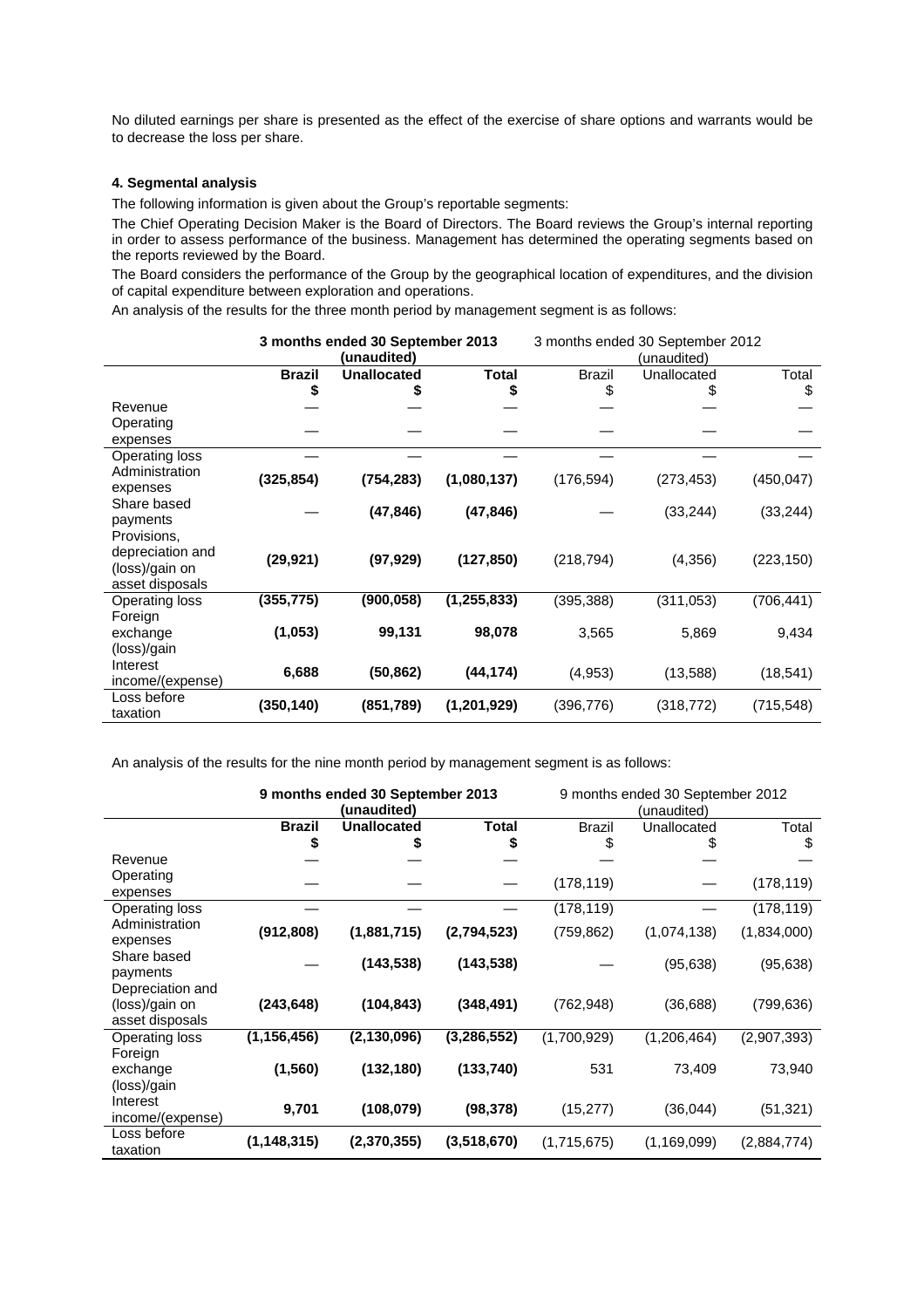An analysis of non-current assets by division of capital expenditure is as follows:

|                      | <b>Total non-current assets</b> |              |             |  |
|----------------------|---------------------------------|--------------|-------------|--|
|                      | 30 September                    | 30 September | 31 December |  |
|                      | 2013                            | 2012         | 2012        |  |
|                      | (unaudited)                     | (unaudited)  | (audited)   |  |
|                      |                                 |              |             |  |
| Brazil – operations  | 36,596,033                      | 25,507,702   | 26,846,170  |  |
| Brazil - exploration | 25,950,041                      | 18,249,489   | 17,360,805  |  |
| Other                | 7.659                           | 7.040        | 2,821       |  |
|                      | 62,553,733                      | 43,764,231   | 44,209,796  |  |

An analysis of total assets by location is as follows:

|               |              | <b>Total assets</b> |             |
|---------------|--------------|---------------------|-------------|
|               | 30 September | 30 September        | 31 December |
|               | 2013         | 2012                | 2012        |
|               | (unaudited)  | (unaudited)         | (audited)   |
|               |              |                     |             |
| <b>Brazil</b> | 65,991,170   | 45,292,075          | 45,776,276  |
| Other         | 6,696,947    | 526.455             | 2,426,948   |
|               | 72,688,117   | 45,818,530          | 48,203,224  |

During the six month period, the following amounts incurred by project location were capitalised as development and deferred exploration costs:

| For the 6                  | For the 6    |              |
|----------------------------|--------------|--------------|
| month period               | month period | For the year |
| ended 30                   | ended 30     | ended 31     |
| <b>September</b>           | September    | December     |
| 2013                       | 2012         | 2012         |
| (unaudited)                | (unaudited)  | (audited)    |
|                            |              |              |
| <b>Brazil</b><br>1,686,780 | 2,878,160    | 2,272,894    |
|                            |              |              |

# **5. Development expenditure and deferred exploration costs**

|                                         | <b>30 September</b> | 30 September  | 31 December |  |
|-----------------------------------------|---------------------|---------------|-------------|--|
|                                         | 2013                | 2012          | 2012        |  |
|                                         | (unaudited)         | (unaudited)   | (audited)   |  |
| Cost                                    |                     |               |             |  |
| Opening balance                         | 17,360,805          | 16,648,884    | 16,648,884  |  |
| Exploration and development expenditure | 1,682,097           | 2,863,261     | 2,251,067   |  |
| Share option charges                    | 4,683               | 14.899        | 21,827      |  |
| Additions on acquisition of subsidiary  | 8,187,839           |               |             |  |
| Write-off of past exploration costs     |                     |               | (267, 703)  |  |
| Foreign exchange movements              | (1, 285, 383)       | (1, 277, 555) | (1,293,270) |  |
| Balance at end of period                | 25,950,041          | 18,249,489    | 17,360,805  |  |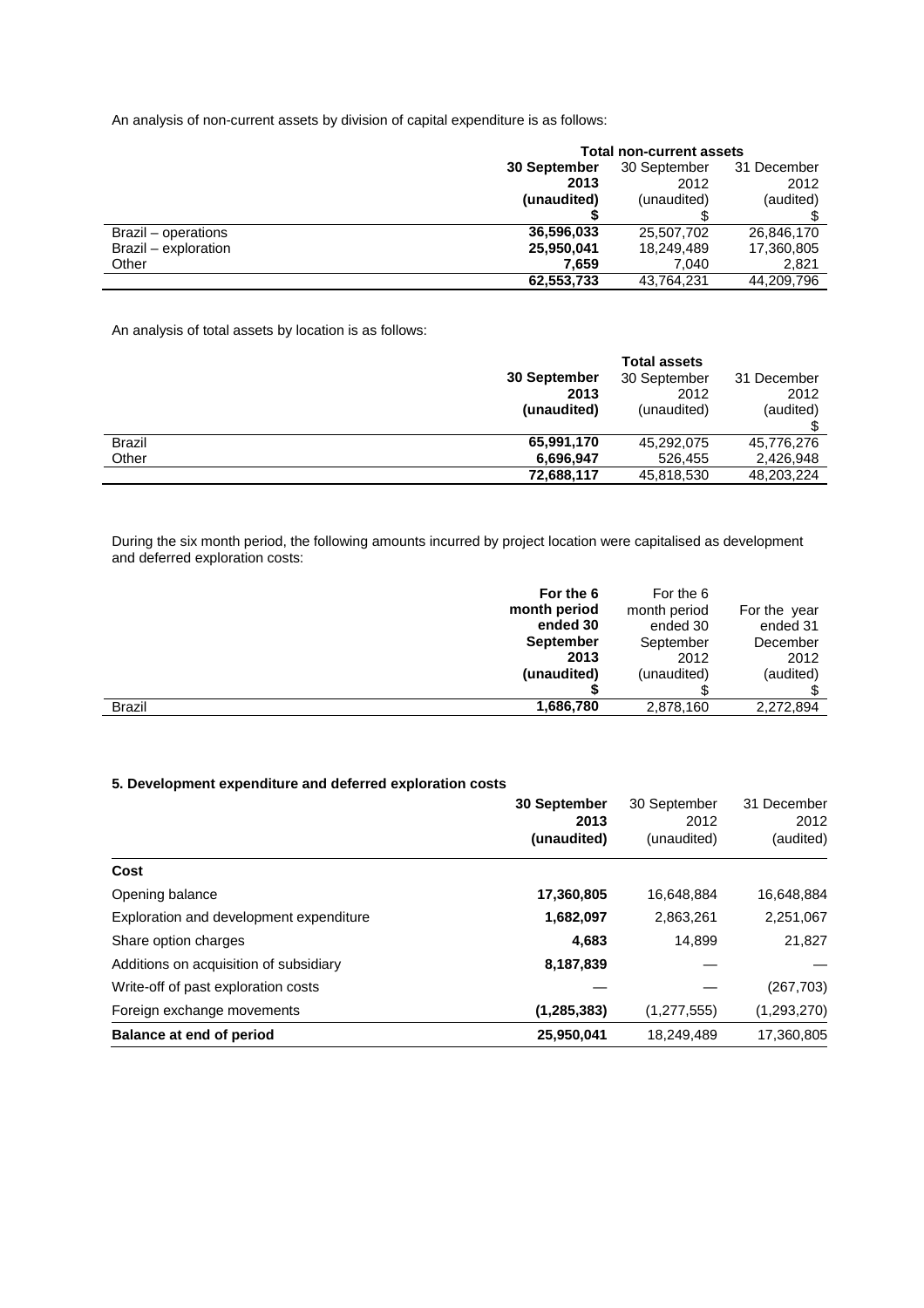# **6. Property, plant and equipment including mining assets and projects in construction**

|                                       | 30 September<br>2013 | 30 September<br>2012 | 31 December<br>2012 |
|---------------------------------------|----------------------|----------------------|---------------------|
|                                       | (unaudited)          | (unaudited)          | (audited)           |
| Cost                                  |                      |                      |                     |
| Balance at beginning of period        | 42,364,175           | 44,020,699           | 44,020,699          |
| Additions                             | 12,476,245           | 57,377               | 1,769,951           |
| Addition on acquisition of subsidiary | 356,254              |                      |                     |
| Disposals                             |                      | (45, 288)            | (3,339,336)         |
| Foreign exchange movements            | (3,689,189)          | (2,978,808)          | (87, 139)           |
| <b>Balance at end of period</b>       | 51,507,485           | 41,053,980           | 42,364,175          |
| <b>Accumulated depreciation</b>       |                      |                      |                     |
| Balance at beginning of period        | 15,515,184           | 15,754,607           | 15,754,607          |
| Charge for period                     | 348,491              | 807,991              | 891,101             |
| Balance on acquisition of subsidiary  | 66,812               |                      |                     |
| Eliminated on sale of asset           |                      | (43,996)             | (1,044,653)         |
| Foreign exchange movements            | (1,026,694)          | (979, 364)           | (85, 871)           |
| Balance at end of period              | 14,903,793           | 15,539,238           | 15,515,184          |
| Net book value at end of period       | 36,603,692           | 25,514,742           | 26,848,991          |

Additions during the period include US\$2,209,356 in respect of plant and equipment purchased by finance lease. The net book value of assets acquired under finance leases was US\$2,113,222 at the period end.

# **7. Interest bearing liabilities and contractual commitments**

# **Interest bearing liabilities**

|                                  | <b>30 September</b> | 30 September | 31 December |
|----------------------------------|---------------------|--------------|-------------|
|                                  | 2013                | 2012         | 2012        |
|                                  | (unaudited)         | (unaudited)  | (audited)   |
| Shareholder Ioan                 |                     |              | 4,580,745   |
| Obligations under finance leases | 568,671             |              |             |
| Due in less than one year        | 568,671             |              | 4,580,745   |
| Convertible loan stock           | 414.005             | 350,127      | 364,656     |
| Obligations under finance leases | 964,548             |              |             |
| Due in more than one year        | 1,378,553           | 351,127      | 364,656     |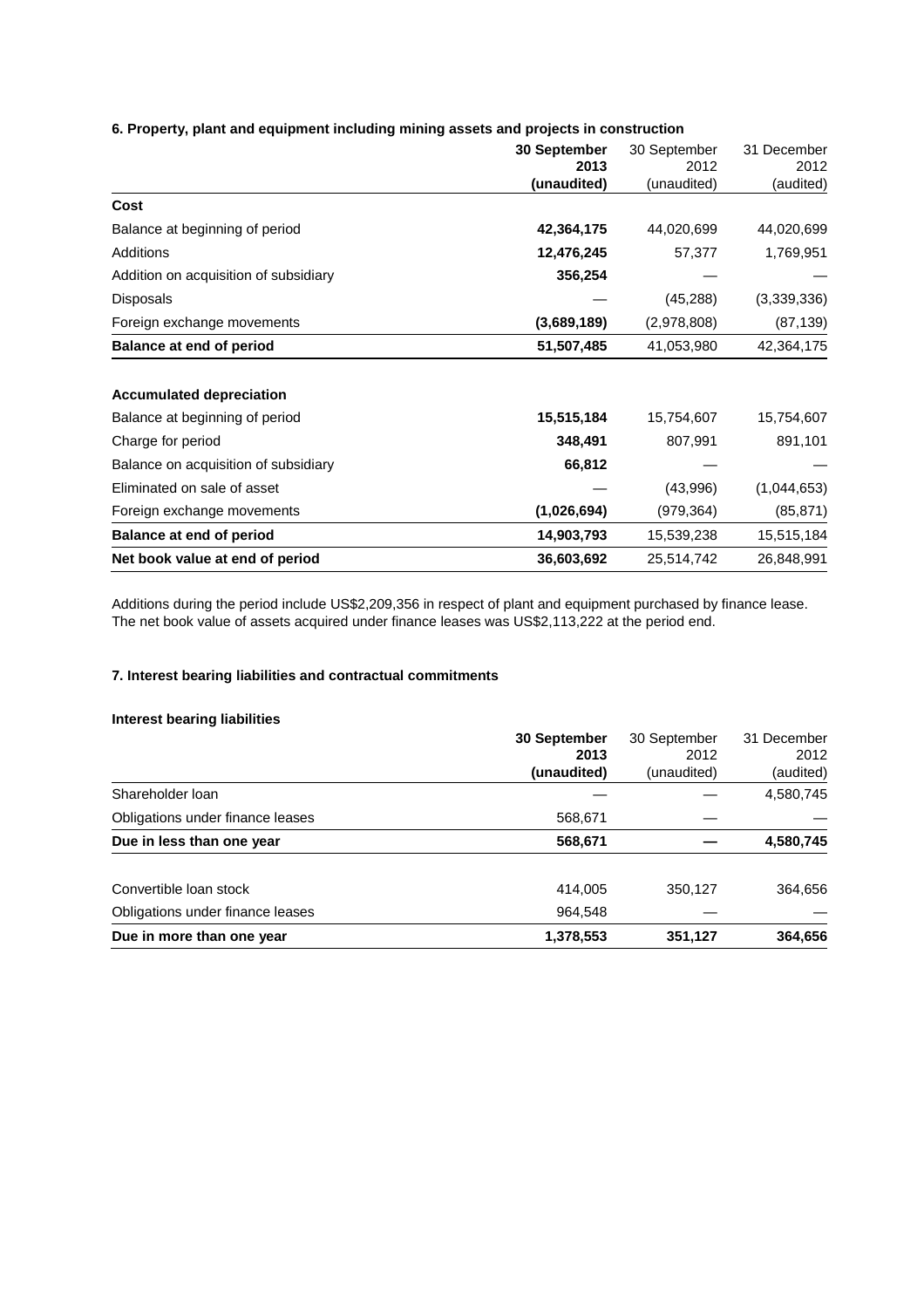The following table sets out the maturity profile of the Group's contractual commitments excluding trade liabilities as at 30 September 2013 and commitments under operating leases.

|                                      |           | Less than | Payments due by period |           |               |
|--------------------------------------|-----------|-----------|------------------------|-----------|---------------|
|                                      | Total     | 1 year    | 1-3 years              | 4-5 years | After 5 years |
| Long term debt                       | 414,005   |           | 414,005                |           |               |
| Capital lease obligations            | 1,533,219 | 568,671   | 964,548                |           |               |
| Operating leases                     | 127,379   | 104,342   | 23,037                 |           |               |
| Purchase obligations                 |           |           |                        |           |               |
| Other long term obligations          |           |           |                        |           |               |
| <b>Total contractual obligations</b> | 2,074,603 | 673,013   | 1,401,590              |           |               |

### **8. Contingencies**

Employment legislation in Brazil allows former employees to bring claims against an employer at any time for a period of two years from the date of cessation of employment and regardless of whether the employee left the company voluntarily or had their contract terminated by the company. The Group considers that it operates in compliance with the law at all times but is aware that claims are made against all companies in Brazil on a regular basis. Whilst the Group makes provision or accrues for all known claims further claims may arise at any time.

Serabi Mineraçăo SA ("SMSA") has been requested by the Tax Authorities for the State of Para, to provide supporting documentation in respect of certain tax reclaims made by SMSA dating back for six years. The Group considers that it will be able to supply all necessary documentary evidence in respect of the claims made and that all claims made were in accordance with prevailing legislation. The total sum of the tax claims that are subject to this review notified to SMSA by the Receita Federal is BrR\$1.3 million.

#### **9. Related party transactions**

On 1 October 2012, the Company entered into a secured loan agreement for a total facility of US\$6.0 million ("the Loan Agreement") with Fratelli Investments Limited ("Fratelli") and at the same time entered into a conditional subscription agreement with Fratelli for the placement of up to 270 million new Ordinary Shares. At that time Fratelli held a 19.3% interest in the issued share capital of the Company. Under the Loan Agreement Fratelli agreed to provide up to US\$6.0 million to be drawn down in four installments commencing 1 October 2012 to provide working capital to the Company and the Group and to allow initial development work to commence on the start-up of gold production at the Palito Mine. The loan was to be repaid within 6 months of the first drawdown and carried interest at a rate of 12% per annum and an arrangement fee of 3% of the facility amount. The loan was secured against the entire share capital of Serabi Mining Limited a subsidiary of Serabi Gold plc and the 99.99% shareholder of Serabi Mineraçăo SA, which is the licence holder for the Palito Mine. In addition the Company also made a charge in favour of Fratelli over all current and future sums owed by Serabi Mineraçăo SA to Serabi Gold plc. Following completion of the share placing on 17 January 2013, all amounts borrowed by the Company under the loan facility plus accrued interest were repaid to Fratelli and all security released.

As a result of the subscription by Fratelli, Fratelli acquired a direct interest of 51.1% in the share capital of the Company and became a controlling party. Following the acquisition of Kenai Resources Limited in July 2013, as a result of which a further 95,120,675 new Ordinary Shares were issued, the direct interest of Fratelli in the share capital of the Company was reduced to 40.5%.

### **10. Share capital**

#### **(a) Ordinary and deferred shares**

|                          | 30 September 2013<br>(unaudited) | 30 September 2012<br>(unaudited) |            | 31 December 2012<br>(audited) |            |           |
|--------------------------|----------------------------------|----------------------------------|------------|-------------------------------|------------|-----------|
| <b>Ordinary shares</b>   | Number                           |                                  | Number     |                               | Number     | \$        |
| <b>Opening balance</b>   | 91.268.529                       | 7.395.598                        | 63.968.529 | 5.270.156                     | 63.968.529 | 5,270,156 |
| Issue of shares for cash | 270,000,000                      | 21,357,000                       | 27,300,000 | 2.125.442                     | 27,300,000 | 2.125.442 |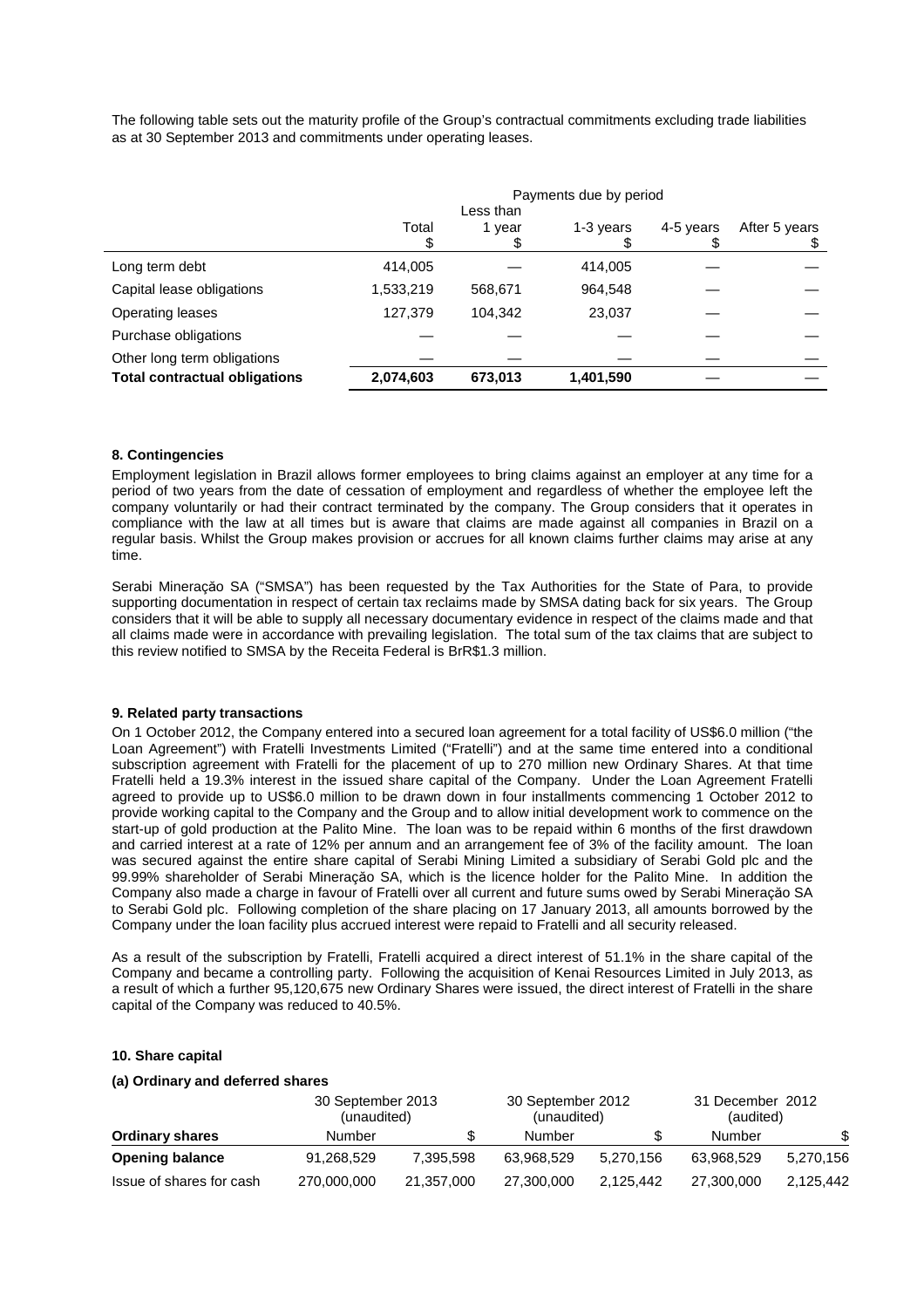| 95.120.676  | 7.229.219  |                                  |           |                                  |                               |
|-------------|------------|----------------------------------|-----------|----------------------------------|-------------------------------|
| 456,389,205 | 35.981.817 | 91.268.529                       | 7.395.598 | 91.268.529                       | 7.395.598                     |
|             |            | 30 September 2013<br>(unaudited) |           | 30 September 2012<br>(unaudited) | 31 December 2012<br>(audited) |

|                                                 |             | 30 September 2013<br>(unaudited) |             | 30 September 2012<br>(unaudited) |             | 31 December 2012<br>(audited) |
|-------------------------------------------------|-------------|----------------------------------|-------------|----------------------------------|-------------|-------------------------------|
| Deferred shares                                 | Number      |                                  | Number      |                                  | Number      | \$                            |
| Opening balance and<br>balance at end of period | 140.139.065 | 24.021.395                       | 140.139.065 | 24.021.395                       | 140.139.065 | 24.021.395                    |

The following issue of ordinary shares has occurred during the 9 month period ended 30 September 2013:

- 17 January 2013 Issue of 270,000,000 new ordinary shares at a price of GB£0.06 per ordinary share. The issue was underwritten by Fratelli Investment Limited who received 8,135,035 warrants exercisable at GB£0.10 for a period of 2 years ending 16 January 2015.
- 18 July 2013 Issue of 95,120,675 new ordinary shares in consideration for all of the issued shares capital of Kenai Resources Ltd by a plan of arrangement. On the date of the completion of the transaction the closing price of Serabi shares was GB£0.0525 per ordinary share. In addition the company issued a total of 2,533,000 replacement share options to parties that were at the date of the completion of the transaction, the holders of share options of Kenai Resources Ltd.

The deferred shares carry no voting or dividend rights or any right to participate in the profits or assets of the Company and all the deferred shares may be purchased by the Company, in accordance with the Companies Act 2006, at any time for no consideration. In the event of a return of capital, after the holders of the ordinary shares have received in aggregate the amount paid up thereon plus £100 per ordinary share, there shall be distributed amongst the holders of deferred shares an amount equal to the nominal value of the deferred shares and thereafter any further surplus shall be distributed amongst the holders of ordinary shares.

### **(b) Warrants**

As at 30 September 2013 the following warrants remain outstanding:

|                                             | Number     | Exercise Price | Expiry          |
|---------------------------------------------|------------|----------------|-----------------|
| Non-tradable warrants - 2012 <sup>(1)</sup> | 4.549.998  | GB£0.15        | 23 January 2014 |
| Non-tradable warrants - 2013 $(2)$          | 8,135,035  | GB£0.10        | 16 January 2015 |
| Other warrants                              | 155,000    | GB£0.15        | 8 November 2013 |
|                                             | 12,840,033 |                |                 |

(1) The Company has calculated the value of each of the share purchase warrants as GB£0.011 and accordingly has established a warrant reserve in relation to that portion of the proceeds received from the sale of 27,300,000 units on 24 January 2012 that relates to the warrants that formed part of these units.

(2) The Company has calculated the value of each of the share purchase warrants as GB£0.0069 and accordingly has established a warrant reserve in relation to the deemed value ascribed to these warrants.

### **(c) Stock option reserve**

#### **Contributed surplus**

|                                | US\$      |
|--------------------------------|-----------|
| Balance at beginning of period | 2,019,782 |
| Option costs for period        | 148,220   |
| Balance at end of period       | 2,168,002 |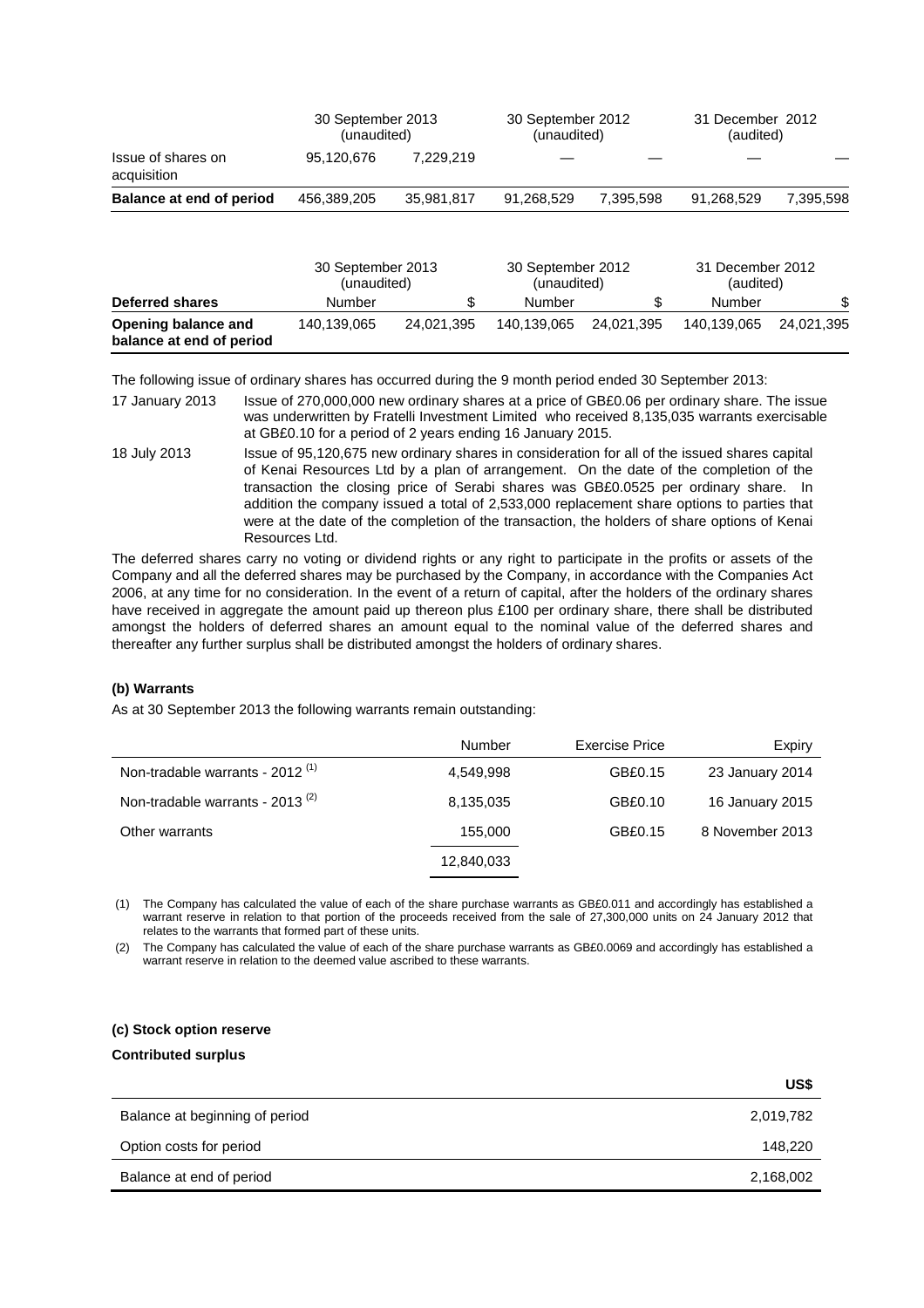Under the Company's Stock Option Plan (the "2011 Plan"), stock options may be granted only to directors, officers, employees and consultants of the Company or to their permitted assignees and may be granted for a term not exceeding ten years. The Ordinary Shares to be purchased upon exercise of each option must be paid for in full by the grantee at the time of exercise. Unless otherwise directed by the Board of Directors at the date of the grant, each award shall vest as to one third on the date of grant, one third on the first anniversary of grant and the balance vesting on the second anniversary of the date of grant. The Board of Directors shall also be entitled to establish performance criteria, which may affect the vesting of the options or the rights of the holder to exercise the options. The 2011 Plan reserves for issuance, pursuant to its terms, up to 10% of the number of Ordinary Shares issued or issuable and outstanding from time to time.

The Company has operated other plans which have now been discontinued but certain options granted to individuals no longer employed by the Company continue to be outstanding under these plans.

The following summarises the outstanding options in issue under the various plans that have been operated by the Company:

| Issue date       | Options outstanding | Options vested | Exercise price | Expiry           |
|------------------|---------------------|----------------|----------------|------------------|
| 18 July 2013     | 960,500             | 960,500        | C\$0.31176     | 1 October 2015   |
| 18 July 2013     | 1,572,500           | 1,572,500      | C\$0.29411     | 7 June 2016      |
| 26 January 2013  | 14,750,000          | 4,916,670      | GB£0.061       | 25 January 2017  |
| 21 May 2012      | 500,000             | 333,334        | GB£0.15        | 20 May 2015      |
| 31 May 2011      | 1,600,000           | 1,600,000      | C\$0.60        | 30 May 2014      |
| 28 January 2011  | 1,285,000           | 1,285,000      | GB£0.41        | 27 January 2021  |
| 28 January 2011  | 450,000             | 450,000        | GB£0.37        | 27 January 2021  |
| 21 December 2009 | 1,700,000           | 1,700,000      | GB£0.15        | 20 December 2019 |
| 15 November 2007 | 25,000              | 25,000         | GB£2.64        | 14 November 2017 |
| 01 April 2006    | 278,360             | 278,360        | GB£1.50        | 01 April 2016    |
| 01 April 2006    | 274,925             | 274,925        | GB£3.00        | 01 April 2016    |
|                  | 23,396,285          | 13,396,289     |                |                  |

The approximate weighted average exercise price is GB£0.18

During the nine months ended 30 September 2013, the following stock options were issued and valued using the Black-Scholes option pricing model parameters listed below (in each case with no dividends):

|                   |                      |                   |                                  |                                   | <b>Black Scholes Pricing Parameters</b> |                      |
|-------------------|----------------------|-------------------|----------------------------------|-----------------------------------|-----------------------------------------|----------------------|
| <b>Grant Date</b> | Number of<br>Options | Exercise<br>Price | <b>Grant Date</b><br>Share price | <b>Risk Free</b><br>Interest Rate | Expected<br>Life                        | Volatility<br>Factor |
| 26 January 2013   | 14,750,000           | GB£0.061          | GB£0.0588                        | 1%                                | 3 years                                 | 50%                  |
| 18 July 2013      | 960,500              | C\$0.31176        | GB£0.0525                        | 1%                                | 2 years                                 | 50%                  |
| 18 July 2013      | 1,572,500            | C\$0.29411        | GB£0.0525                        | 1%                                | 3 years                                 | 50%                  |

### **11. Impairment**

For the purposes of the preparation of the annual audited financial statements for the year ended 31 December 2012, management undertook an impairment review of the Group's exploration, development and production assets.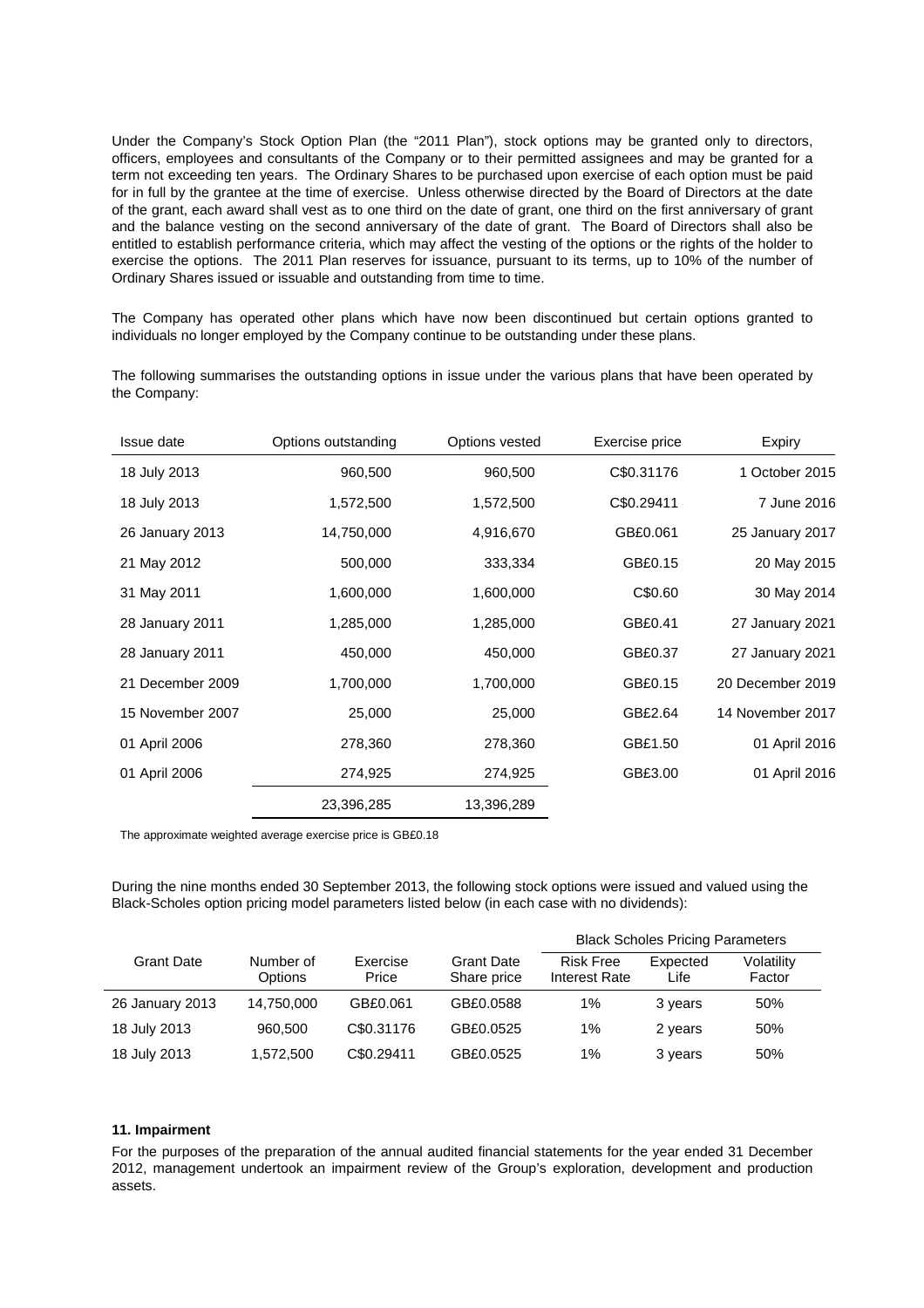The carrying value of the assets relating to the Palito Mine at that time (after taking into account existing impairment provisions) was US\$25,224,076. As at 30 September 2013 the carrying value of the assets relating to the Palito Mine (after taking into account existing impairment provisions) is US\$23,381,877 the reduction primarily arising as a result of exchange rate variations resulting from a weakening of the Brazilian Real..

As at 31 December 2012, management made an estimate of the of the value in use attributable to the Palito Mine and the major assumptions underlying this estimate are detailed in note 18 to the Company's Annual Report and Financial Statements for the year ended 31 December 2012. Management do not consider that any events have occurred during the period since the preparation of that estimate which would lead them to vary any of the assumptions underlying the estimate of the value in use which supports the amended carrying value as at 30 September 2013. Accordingly no adjustment has been made to the impairment provision carried in the books of the group. The matter will continue to be reviewed in future periods.

### **12. Acquisition of subsidiary**

On 6 May 2013, the Boards of Directors of the Company and Kenai Resources Ltd ("Kenai") announced that they had entered into an acquisition agreement ("the Agreement), subject to the approval of shareholders of Kenai and other conditions precedent, whereby Serabi will acquire all the issued and outstanding common shares of Kenai ("Kenai Shares") by way of a Plan of Arrangement ("the Arrangement").

Following the approval of Kenai shareholders at a meeting held on 5 July 2013 and the subsequent approval of the Supreme Court of British Colombia, the Arrangement was completed on 18 July 2013, with Serabi issuing a total of 95,120,675 new ordinary shares ("Serabi Shares") to acquire all of the issued shares of Kenai.

The acquisition of Kenai shares under the Arrangement has resulted in Kenai shareholders receiving 0.85 of one Serabi Share in exchange for each Kenai Share held (the "Exchange Ratio") and the issuance of 2,533,000 options to subscribe for Serabi Shares to replace 2,980,000 outstanding Kenai options. The exercise price of the Kenai options were adjusted by the Exchange Ratio and is either C\$0.31176 or C\$0.29411 with expiry on either of 1 October 2015 or 7 June 2016 respectively or, if earlier, 12 months from the date from which the holder is no longer involved with the Company.

The Kenai transaction has been accounted for using the acquisition method of accounting and Kenai's accounts have been consolidated within the Group financial statements from 18 July 2013.

The following table sets out the book values of the identifiable assets and liabilities acquired and their fair value to the Group in respect of this acquisition:

|                                           | Kenai carrying<br>value<br>US\$ | Adjustments<br>US\$ | Fair value<br>US\$ |
|-------------------------------------------|---------------------------------|---------------------|--------------------|
| Deferred exploration and evaluation costs | 7,759,723                       | 428.116             | 8,187,839          |
| Property, plant and equipment             | 254,862                         |                     | 254,862            |
| Cash and cash equivalents                 | 222,211                         |                     | 222,211            |
| Trade and other receivables               | 111,402                         |                     | 111,402            |
| <b>Reclamation bonds</b>                  | 7,878                           |                     | 7,878              |
| Trade and other payables                  | (394,124)                       |                     | (394, 124)         |
| Loan repayable                            | (799, 388)                      |                     | (799, 388)         |
| Net assets acquired                       | 7,162,564                       | 428,116             | 7,590,680          |